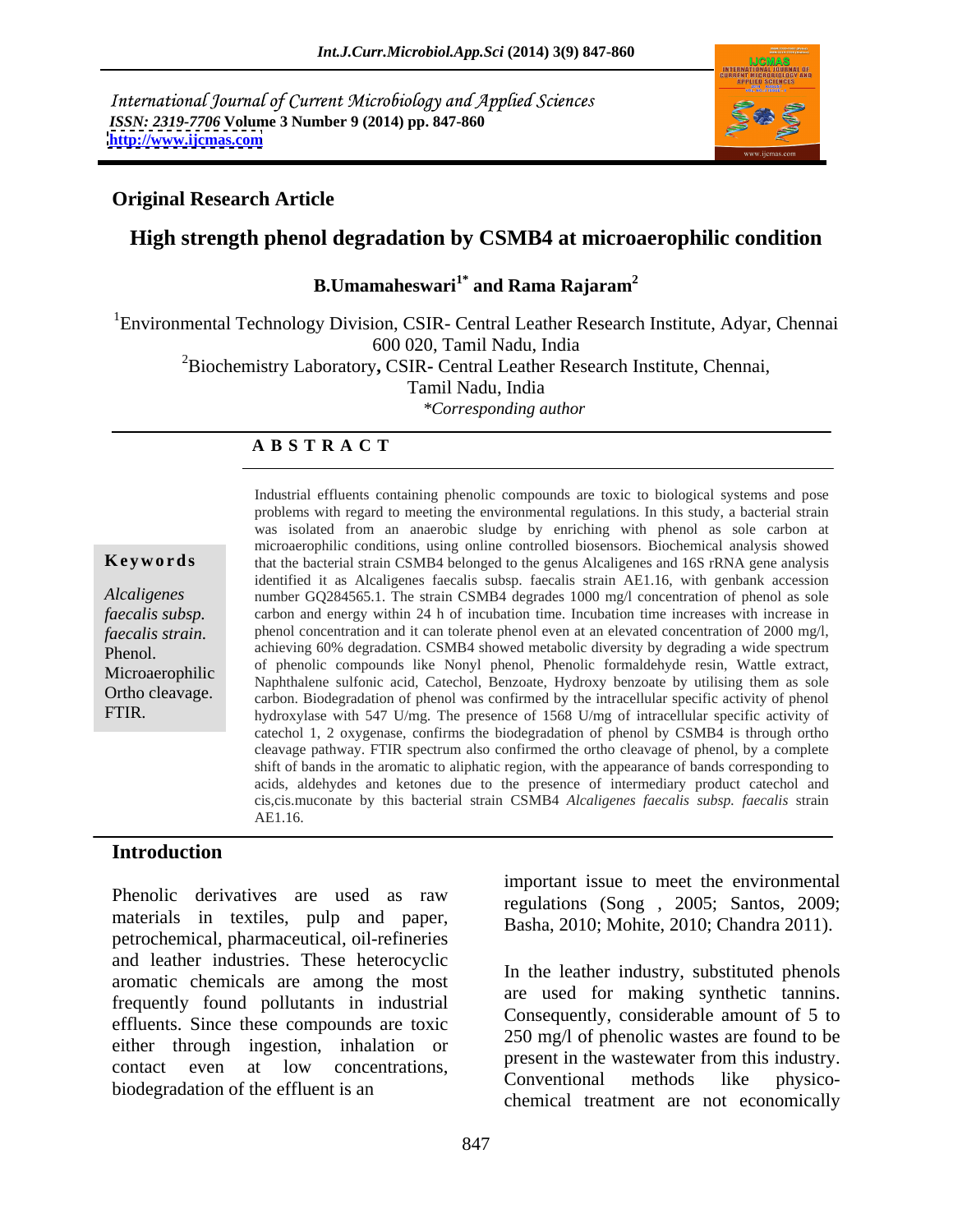viable and also produce toxic by-products environment friendly and economically viable. It is cited that many genera of tricholorophenol (2.4.6-TCP) by co-(Cordova-Rosa et al., 2009), *Alcaligenes*  (Nair et al., 2007) *Comamonas, Pseudomonas*, (Neumann, 2004; Dong, *tropicalis* (Yan et al., 2006) are able to degrade phenol. However, it is very difficult susceptible to the stress conditions caused mechanism (Ergüder 2005). But by the presence of fluctuation in the

Microaerobic conditions have possible with phenol as sole carbon at advantages such as less energy requirement shock loads when compared with the present potential on metabolic versatility on and Shrout, 2000)*.* Recently, increasing interest is being given to microaerobic conditions in wastewater treatment, for bioremediation of toxic compounds (Fuchs et al., 2011). It is reported by Krooneman (1996) that aerobic *Alcaligenes sp. strain L6*, metabolize 0.5 mM chlorobenzoate, Nonyl phenol, Alkyl phenol, Naphthalene with 10 mM succinate as co-substrate under sulfonic acid, Resorcinol, Catechol, both oxygen limitation  $(O_2 < 0.1$  mM) and Benzoate, Hydroxy benzoate, was procured low oxygen concentrations  $(3 \text{ mM } O_2)$ . from Sigma-Aldrich Bangalore, India. *Pseudomonas putida F1* degrades toluene at Phenolic formaldehyde resin, Wattle extract 0.1 mg/l of Dissolved Oxygen (DO) was kindly provided by a tannery in Chennai concentration indicating that toluene and used without further purification. The dioxygenase is expressed even at this low behenol enrichment medium used for DO level [Costura and Alvarez, 2000]. isolation of microorganisms was a Mineral

(Agarry et al., 2008). Biological treatment is ppm DO concentration by *Xanthobacter*  one of the methods of choice since it is *polyaromaticivorans* has also been reported microorganisms like *Acinetobacter*  immobilization of anaerobes and aerobes in 2008) *Brevibacillus*, (Yang and Lee, 2006) located in the anaerobic granules, to tolerate *Serratia*, (Pradhan and Ingle, 2007) high oxygen ranging from 7 to 41% in the *Rhodococcus*, (Rehfuss and Urban, 2005) headspace. (Kato et al 1993). It was *Bacillus*, (Đokić et al., 2011) and *Candida* bypothesized that with respect to their for them to survive in a conventional outer parts, while the anaerobes in the biological treatment plant, , unless they are oxygen-free inner parts as a survival concentration and composition of phenolic microaerobic condition is yet to be reported. derivatives present in industrial wastewater Hence, in the present study, anaerobic due to their recalcitrant nature (Moosvi and sludge, from a pilot scale UASB reactor that Madamwar, 2007). was fed with leather industrial wastewater for blower operation, less bio-solid bacterial strain was evaluated for the production, quick recovery from organic degradation of high strength phenol and its conventional treatment systems (Zitomer phenolic derivatives by utilising them as naphthalene and anthracene at less than 0.2 (Hirano et al., 2004) Degradation of 2, 4, 6 tricholorophenol (2,4,6-TCP) by coupflow sludge blanket reactors was reported by Gardin, (2001). The shielding of facultative bacteria help methanogens physiological characteristics, the aerobic cultures were located at the more oxidized mechanism (Ergüder 2005). But degradation of high strength phenol at was used as inoculum. It was then enriched with phenol as sole carbon at microaerophilic condition. The isolated potential on metabolic versatility sole carbon is discussed in detail.

# **Materials and Methods**

# **Chemicals**

Degradation of dibenzothiophene, Salt Medium (MSM) with phenol (Atlas,sulfonic acid, Resorcinol, Catechol, from Sigma-Aldrich Bangalore, India. phenol enrichment medium used for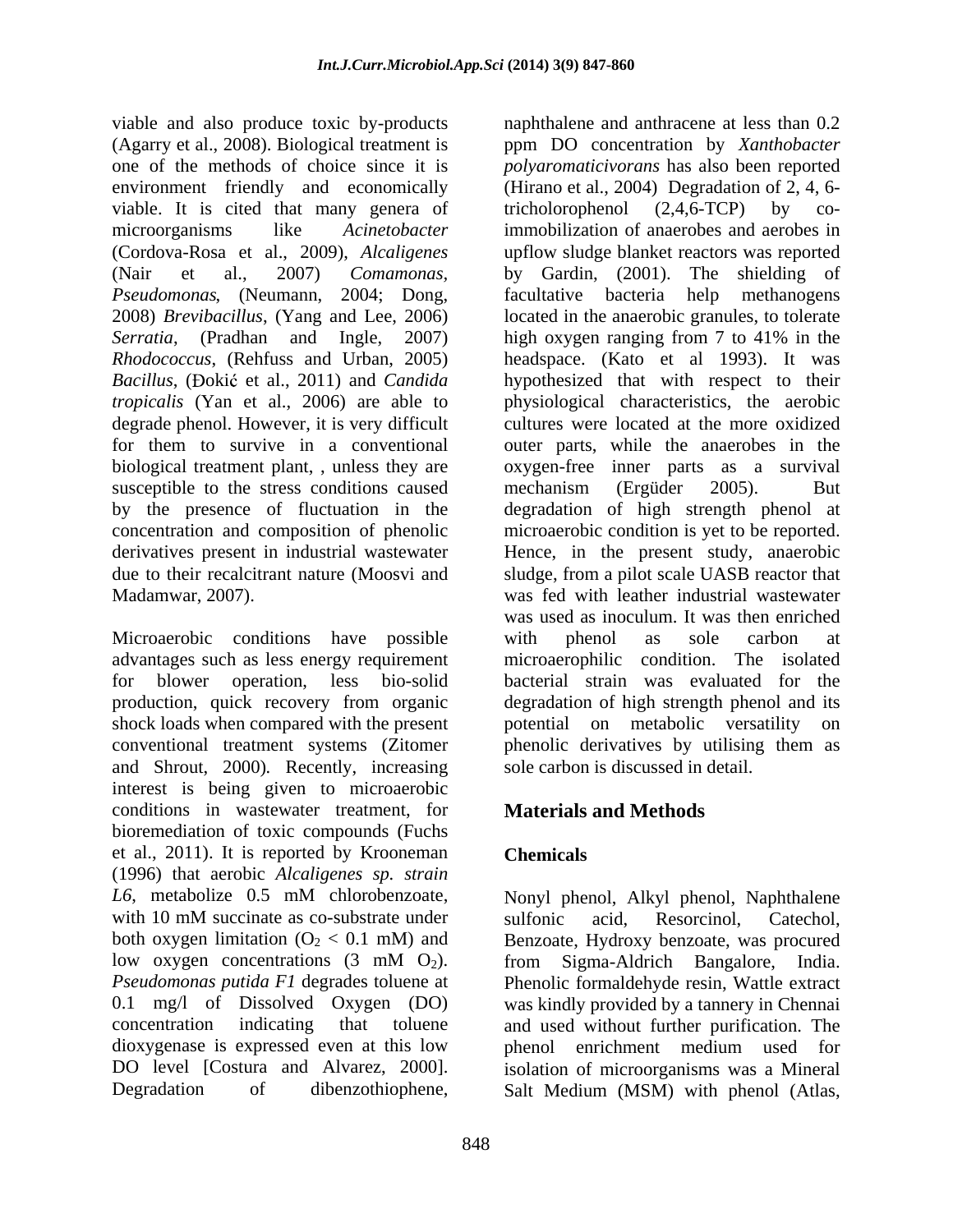2005). All medium components and phenol were procured from E.Merck Mumbai

For the enrichment of phenol, a specially far in the degradation of high strength designed laboratory scale bioreactor (3.5 l) with automatic control biosensors for pH, temperature and Dissolved Oxygen (DO) were used. Constant DO level was maintained with a DO 1000 Controller. The controller consists of an air pump with air For growth determination, turbidity was vapour condenser and a solenoid control measured at 600 nm. The extent of % phenol valve which introduces air into the reactor to degradation was determined using 4 achieve the designated DO level. The aminoantipyrine at 510 nm (APHA,2005). oxygen concentration in the liquid phase was continuously measured using an oxygen probe (InPro6000; Mettler Toledo, 2008), using a UV-Vis spectrophotometer Germany). For initial enrichment, the inoculum was grown in the presence of 50 mg/l of phenol concentration and increased **Degradation assay** to a phenol concentration of 1000 mg/l at an interval of 100 mg/l at a DO concentration Phenol degradation and growth of  $0.9 \pm 0.1$  mg/l. Once the culture became measurements were conducted under turbid with bacterial growth and the phenol different growth conditions, using MSM concentration reduced to about 90%, the with 1000 mg/l phenol as the sole carbon next dose of 100 mg/l of phenol was transferred and equal volume of the culture was replaced. Was inoculated into the culture medium to

Bacterial strains from the phenol enriched microaerophilic bacterial consortium that grew well in mineral agar by utilising 1000 mg/l concentration of phenol were purified temperatures ranging from 25 to 55 °C and by repetitive streaking. Six were selected pH ranging from 3 to 10 to find out the based on their potential to degrade high strength phenol and also its derivatives used phenol. The effect of different initial in the leather industry. The selected six concentration of phenol on degradation was bacterial isolates designated as CSMB1 to evaluated from 1200 to 2,000 mg/l phenol CSMB6 were deposited in MTCC, under optimum conditions. To evaluate the IMTECH, India and a patent has been awarded for the invention entitled 'A derivatives used in leather industrial process

(India). All the solutions were prepared in biodegradation of mixture of recalcitrants Milli-Q water. present in water (Umamaheswari et al., **Enrichment**  strains, CSMB4 *Alcaligenes faecalis subsp.* microaerophilic bacterial consortium and use thereof for the simultaneous 2012). Among the six selected CSMB *faecalis strain AE1.16* has not been cited so phenol. Hence it was selected as a model bacterial strain for further studies.

## **Analytical methods**

The absence of aromaticity was confirmed by a spectrum at 280 nm (Lofrano et al., (Shimadzu UV2450).

## **Degradation assay**

**Isolation**  optical density (OD) at 600 nm. Phenol Phenol degradation and growth measurements were conducted under different growth conditions, using MSM source in the same bioreactor used for enrichment of bacterial strains. The CSMB 4 was inoculated into the culture medium to give an initial cell concentration of 0.034 degradation studies were carried out with DO level ranging from 0.2 to 1.2 mg/l by increasing the aeration flow rate. The studies were conducted at different initial optimum conditions for the degradation of metabolic diversity of the CSMB4, phenolic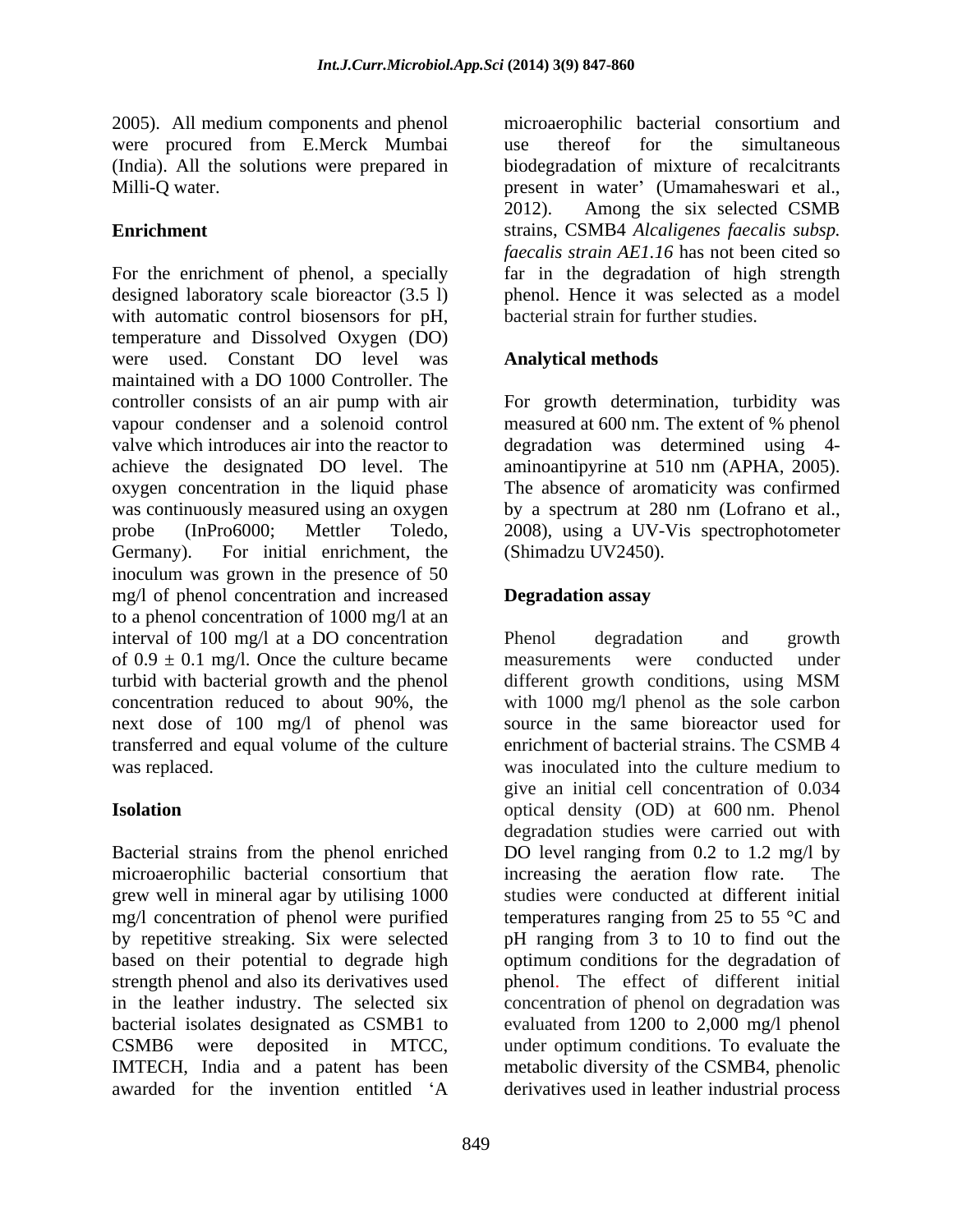namely, nonyl phenol, naphthalene sulfonic samples were taken at regular intervals for the measurement of growth and % phenol **Fourier Transform Infrared** degradation. The reported values are the average of three replicate measurements.

medium supplemented with phenol and harvested at mid-log phase by centrifugation (8,000 g, 4 °C for 20 min). The cells were supernatant was lyophilized. KBr pellets of washed twice with phosphate buffer (pH the lyophilised samples were subjected to 7.0) and sonicated on ice using a Digital FTIR analysisusing transmission mode. The Sonifier Model 250 (Branson, USA). The lysate was centrifuged at 20,000 $\times$ g for 20 infrared range from 4000 to 500 cm<sup>-1</sup>. Pure min. Phenol hydroxylase activity (EC 1.14.13.7) was measured by monitoring the disappearance of the NADPH at 340 nm in a spectrophotometer (Shimadzu UV2450). Standard assay mixture (3ml) contained 42  $\mu$ M Na<sup>+</sup>K<sup>+</sup> phosphate buffer, (pH 7.1), 0.15  $+$  phosphate buffer, (pH 7.1),  $0.15$ mM NADPH, 0.5 mM phenol and cell The morphology of the bacterial strain extract  $(100 \text{ µ})$ . One enzyme unit is defined as the amount of enzyme which in the MSM phenol agar plates, appeared as a thin presence of phenol causes the oxidation of 1 Catechol 1, 2 oxygenase (EC 1.13.11.2) and catechol 2, 3 oxygenase (EC 1.14.13.1) activity were measured respectively by monitoring the formation of *cis,cis.*muconic respectively (Neujahr and Varga 1970). The reaction mixture (3 ml) contained Tris HCl buffer (50 mM, pH 8.0), catechol (1 mM) and cell extract (100 ul). Readings Controls without substrate or cell extracts were prepared for each assay. One enzyme *Alcaligenes*, forming a cluster with unit is defined as the amount of enzyme that catalyzes the formation of  $1 \text{ \mu}$  mol of the product per minute. Protein concentration

acid, wattle extract, phenolic formaldehyde (Bradford, 1976), using bovine serum resin, catechol, benzoate and hydroxy albumin as the standard. Specific activities benzoate were amended independently in were expressed as units (U) per milligram MSM as sole carbon. For each experiment, was determined according to the method of protein.

## **Fourier Transform Infrared Spectrometry (FTIR) analysis**

**Enzyme activity Enzyme activity Enzyme activity Enzyme activity Enzyme activity Enzyme activity Enzyme activity Enzyme activity Enzyme activity Enzyme activity Enzyme activity Enzyme activity Enzym** Cells of strain CSMB4 were grown in MSM The product obtained after 24 h of incubation of CSMB4 in MSM supplemented with 1000 mg/l phenol was analysed through FTIR Spectrometry (ABB MB 3000). For this, the culture broth was centrifuged at 12,000 g for 20 min and the measurements were carried out in the mid- $1 \text{D}_{11}$ . Pure phenol was used as control.

# **Results and Discussion**

# **Isolation and Identification of CSMB4**

µmol NADPH per min. (Jones et al., 1995). examination revealed it as rod shaped, gram acid or 2-HMSA at 260 nm or at 375 nm eaction for catalase, oxidase citrate were taken at 30 second intervals for 5 min. rRNA gene tree clearly demonstrated that The morphology of the bacterial strain CSMB4 obtained after repeated streaking on MSM phenol agar plates, appeared as a thin matt with irregular colonies. Microscopic negative, non-sporing, non-capsulated and motile in nature. Through biochemical results, CSMB4 was observed to be of *Alcaligene species* by showing positive reaction for catalase, oxidase, citrate utilization and nitrate reduction and negative to Voges-Proskauer and urease activities. CSMB4 also showed a broad range for carbohydrate utilization. Inspection of 16S the strain CSMB4 is a member of the genus *Alcaligenes*, forming a cluster *Alcaligenes sps*. The highest degree of similarity of 99% was observed with *Alcaligenesfaecalis subsp. faecalis strain*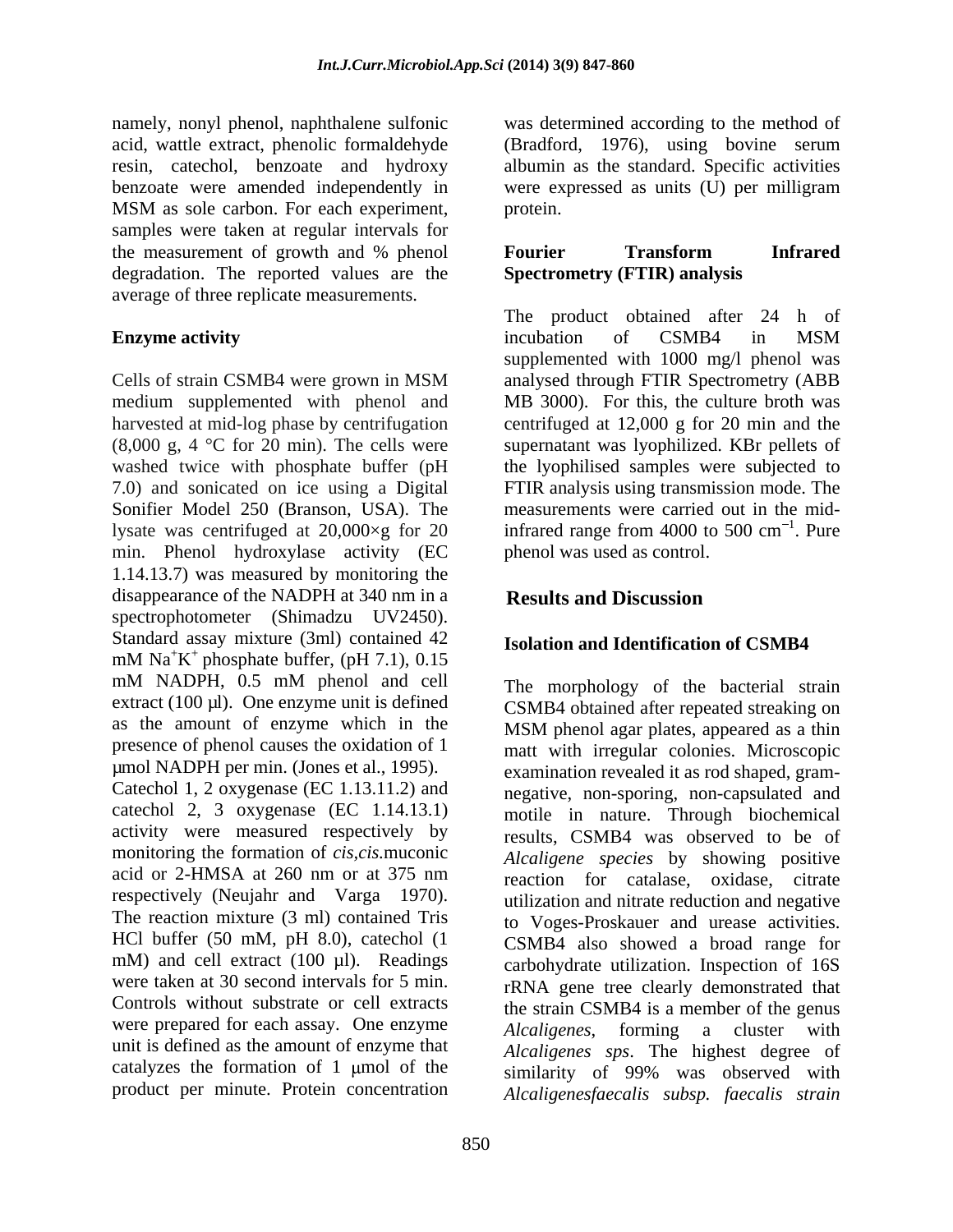*faecalis strain AE1.16* with the Genbank accession number GQ284565.1. efficiency was reduced only by 30% at pH 5

wide range of DO concentration was conducted by stepwise increase from 0.2 to 85 to 99 %. When aeration was below pH of 6 to 8. 0.4mg/l, degradation of phenol decreased from 72 to 66 %. At the DO concentration of **Effect of initial phenol concentration** 1.0 mg/l, growth by turbidity was corresponding to an OD of 1.355 at 600 nm with 99 % phenol degradation. By supernatant confirmed that 99 % of increasing DO concentrations to 1.2%, degradation was obtained in MSM with decrease in growth and 97% phenol range of 1.0-1.5 mg  $O_2/l$  (Laleh Yerushalmi incubation time increased to 48h for 95% et al., 2002). Similarly, to treat municipal behend degradation. It was capable of

CSMB4 was able to utilize phenol in  $\alpha$ -Proteobacteria and B-Proteobacteria mineral medium, under a wide range of pH isolates (members of the genera and temperature (Fig 2 and 3). The bacterial Comamonas, Alcaligenes and

*AE1.16* and hence, the strain CSMB4 was strain CSMB 4 at microaerophilic condition identified as *Alcaligenesfaecalis subsp.* showed degradation efficiency of 95 %, 99 **Effect of Dissolved Oxygen** degradation was 31 % lower at pH 5 and at To find out the effect of DO, pH, and phenol degradation of 97 % and 99 % were temperature on phenol degradation by observed at a temperature of 30 and 40 °C, CSMB4, experiments were conducted using confirming the mesophilic nature of MSM with 1000 mg/l phenol as sole carbon CSMB4. With the temperature at 25 and 50 in the online controlled bioreactor. Growth °C, it had shown 65 and 53% phenol and phenol degradation by CSMB4 under a degradation. However, above 55 °C, phenol 1.2 mg/l (Fig. 1). Under the DO strains, (Clintia et al., 2012) CSMB 4 concentration range of 0.6 to 1.2 mg/l, showed high removal efficiencies with a phenol degradation was found to be between wide temperature range of 25°C to 45°C and % and 93 % at pH 6, 7 and 8. The efficiency was reduced only by 30% at pH 5 and pH 9. However, the % phenol pH above 9 it was inhibited. Maximum degradation was inhibited. Though, neutral pH is optimum for mesophilic bacterial  $pH$  of 6 to 8.

degradation was observed. So, the DO incubation with concomitant growth by concentration of 1.0 mg/l was used as CSMB4 *Alcaligenes faecalis* subsp. *faecalis*  optimum for further studies. The critical *strain AE1.16* (Fig. 4a and b). Reduction in oxygen concentration to initiate the aromaticity at 280 nm confirmed the biodegradation of monoaromatic cleavage of phenol. When the concentration hydrocarbons was reported to be in the of phenol was increased to 1200 mg/l, the wastewater, DO of 0.4 mg/l was used for the degrading 90 % of 1400 mg/l phenol within COD load of 6.2  $\text{kg/m}^3$  and a COD 72 h and was also able to tolerate phenol reduction of 62% was achieved. To improve even at an elevated concentration of 2000 the nitrification efficiency, DO mg/l with 60% degradation (Fig. 5). concentration was further increased to above However, for the same 2000 mg/l phenol 1.0 mg /l (Zheng et al., 2011, 2012). concentration, in activated sludge reactor, **Effect of pH and Temperature** 2010) needed 21 days of incubation to Detection of phenol at 510 nm in the culture supernatant confirmed that 99 % of degradation was obtained in MSM with 1000 mg/l of phenol within 24 h of incubation time increased to 48h for 95% phenol degradation. It was capable of even at an elevated concentration of 2000 the genus Pseudomonas (Felföldi et al., degrade 72%. In aerobic treatment plants, *-Proteobacteria* and β-*Proteobacteria* isolates (members of the genera *Comamonas, Alcaligenes* and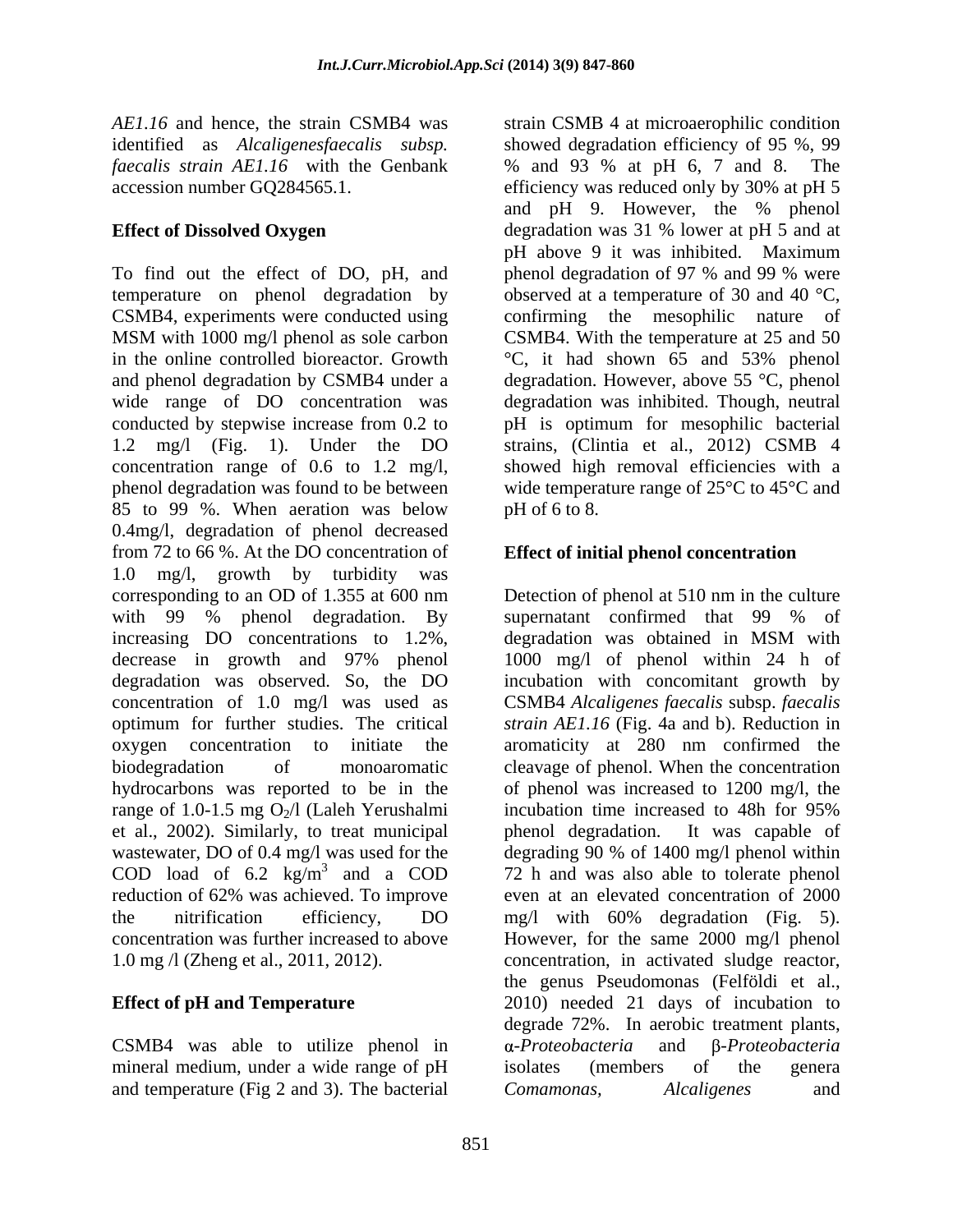density values of 24 hour culture was found that even with a minimum of DO confirming that these aromatic compounds involved in ring fission processes organism may need an additional carbon 2007). Since the isolated CSMB4 through ortho cleavage (Ambujom, 2001). *Alcaligenes faecalis subsp. faecalis strain AE1.16*, was already exposed to phenolic compounds present in leather industrial wastewater, it demonstrated the potential to degrade the phenolic compounds used in leather processes, utilizing them as sole carbon and energy. *strain AE1.16* was investigated using FTIR

Phenol hydroxylase activity (PH) and catechol 1, 2 oxygenase activities (C12O) The C-H stretching bands of aromatic was detected in the presence of 1000 mg/L compound at  $3,045$  cm<sup>-1</sup>, and O–H band at phenol at optimum conditions by *CSMB4* 3,323 cm<sup>-1</sup> correspond to the intermolecular *Alcaligenes faecalis* subsp. *faecalis strain*  hydrogen bonding. The bands at the regions *AE1.16* (Table 2). The intracellular activity of 1593, 1499, and 1472 cm<sup>-1</sup> represent C=C of PH was found to be 30.1 U/ml and its specific activity observed to be 547 U/mg. combination and overtone bands of the On the other hand, the intracellular specific benzene ring. C-O stretching in phenols

*Castellaniella*) require seven days even to activity of C12O was observed to be 3 times reduce 250 mg/l of phenol (Watanabe, 2002; higher than phenol hydroxylase with 1568 Zhang, 2004). Comes a set of the U/mg and its activity observed to be 86.25 Metabolic versatility oxygenase (C23O) activity or specific Turbidity measurements were conducted that PH, the mono oxygenase enzymatic after growing CSMB4 *Alcaligenes faecalis* system, played an important role in the *subsp. faecalis strain AE1.16* in MSM medium supplemented with nonyl phenol, microaerophilic conditions, since the low catechol, benzoate, hydroxy benzoate and concentration of oxygen suppressed the naphthalene sulfonic acid independently, at activity of dioxygenase enzymatic systems optimized conditions (Table 1). The optical (Olsen, 1994; Krooneman,1996). It was observed to be between 0.9 to 1.1, concentration the dioxygenases which were can also be used as sole carbon. However, in incorporate molecular oxygen into the the case of wattle extract, the optical density aromatic ring (Viliesid and Lilly, 1992). PH values were 0.5 to 0.7 after 24 h of is responsible for converting phenol to incubation, which indicated that the catechol, which is the initial and ratesource to enhance the growth. It is cited that pathways (Stiborová, 2003, Djokic, 2011). by pre-adaption, the bacteria have the ability Our results are substantiated by the report of to co-metabolize various similar Krastanov (2013) on the preferential compounds, by becoming more efficient induction of pH in the presence of phenol. than pure culture due to their synergetic Presence C12O and absence of C23O effects (Lambo and Patel, 2006; Wang, activity confirms the phenol degradation U/ml. However, no significant catechol 2, 3 activity was detected. It had been shown biodegradation of aromatic ring under found that even with a minimum of DO involved in ring fission processes limiting step in phenol degradation

# **Fourier Transform Infrared Spectroscopy (FTIR) analysis**

**Enzyme activity phenol** (Fig. 6a, b) The FTIR spectra of pure The products obtained by the action of *CSMB4 Alcaligenes faecalis subsp. faecalis*  and compared with the spectrum of pure phenol showed the characteristic bands in five regions of the mid infrared spectrum  $^{-1}$  and O H band at , and O–H band at  $^{-1}$  roprosont  $C-C$ represent C=C stretching, which is a series of weak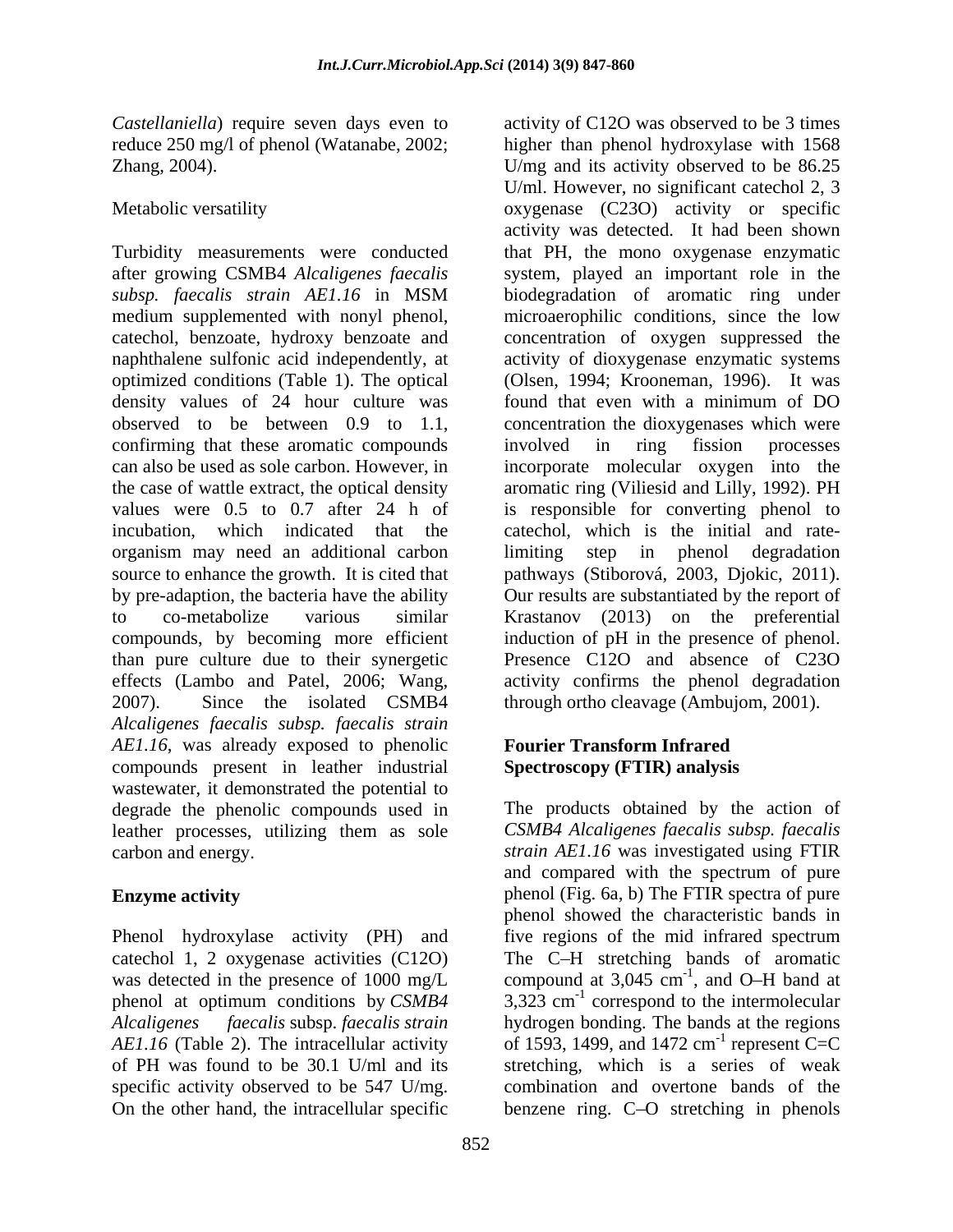produces a strong band in the 1300–1000  $cm^{-1}$  regions. The C-H in-plane bending  $\frac{10}{2}$  in conclusion, a phenol degrading bacterial bands appear in the regions of 1023, 1069,<br>1151 and 1166 and 1217 and out of plane increasementalic conditions has been 1151 and 1166 and 1217 and out of plane bending of strong vibrations at the region of 616, 686, 747, 808 and 886 cm (Silverstein, 1988; Stuart,2004). No single characteristic peak representing phenol was observed through FTIR measurement in the lyophilized powder obtained after 24 h growth of CSMB4. A complete shift of bands in the aromatic to aliphatic region was observed. Intense bands in the region of 2956 cm<sup>-1</sup>, 2923 cm<sup>-1</sup> representing O-H<br>stretching of carboxylic acids and 2,853 cm<sup>-</sup> stretching of carboxylic acids and 2,853 cm properties of CSMB4 Atcatigenes *jaecalls* 1 *subsp. faecalis strain AE1.16* make it a  $\frac{1}{1}$  representing symmetric C-H stretching frequencies of aldehydes was obtained. A possible candidate for a viable commercial<br>hand at 1667 cm<sup>-1</sup> representing  $C = 0$  strateh application with minimum energy band at 1667 cm<sup>-1</sup> representing C=O stretch application with minimum energy of keto groups (Silverstein et al., 1988) was obtained, which confirmed that phenol was wastewater treatment plants, where phenol decreated into external followed by the and its derivatives are a common degraded into catechol followed by the and its<br>formation of sig aig muon the through orthorous occurrence. formation of cis, cis.muconate through ortho cleavage pathway.

 $\frac{1}{1}$  regions. The C-H in-plane bending In conclusion, a phenol degrading bacterial 1 CSMB4 was identified as *Alcaligenes*   $\frac{1}{1}$  2923 cm<sup>-1</sup> representing  $\Omega$ H the aromatic ring. The microaerophilic , 2923 cm<sup>-1</sup> representing O-H and the aromatic ring. The interoactophilic representing  $O-H$  the aromance ring. The interogerophilic - properties of CSMB4 *Alcaligenes faecalis* representing C=O stretch application with minimum energy strain CSMB4 that can grow at microaerophilic conditions has been isolated. Through 16s rRNA analysis, *faecalis subsp. faecalis strain AE1.*16. To our knowledge this is the first time, degradation of phenol by this organism is being reported. Enzyme and FTIR studies proved that CSMB4 is able to express the aerobic enzymes even under microaerophilic condition and initiate the ortho-cleavage of possible candidate for a viable commercial application with minimum energy requirement for its growth in industrial wastewater treatment plants, where phenol and its derivatives are a common occurrence.

**Table.1** Metabolic diversity

| <b>Phenolic compounds</b>   | <b>Growth (Optic Density) at</b> |
|-----------------------------|----------------------------------|
|                             | 600 nm                           |
| Nonyl phenol                |                                  |
| Phenolic formaldehyde resin |                                  |
| poly phenol (wattle)        |                                  |
| Naphthalene sulfonic acid   |                                  |
| Hydroxy benzoate            |                                  |
| Catechol                    |                                  |
| Benzoate                    |                                  |

Note: OD at 600nm:  $+$  0.9 to 1.1,  $+$  0.5 to 0.7

**Table.2** Enzyme activities in cell extracts during the degradation of 1000 mg/l phenol by *CSMB4 Alcaligenes faecalis subsp. faecalis strain AE1.16.*

| <b>Enzyme assayed</b>        | <b>Intracellular</b><br>activity (U/ml) | <b>Intracellular Specific activity</b><br>(U/mg) |
|------------------------------|-----------------------------------------|--------------------------------------------------|
| $\sim$<br>Phenol hydroxylase |                                         |                                                  |
| Catechol 1,2 oxygenase       | 86.25                                   | 1567                                             |
| Catechol $2,3$ oxygenase     | .                                       | $\Lambda$ $\Omega$<br>44.07                      |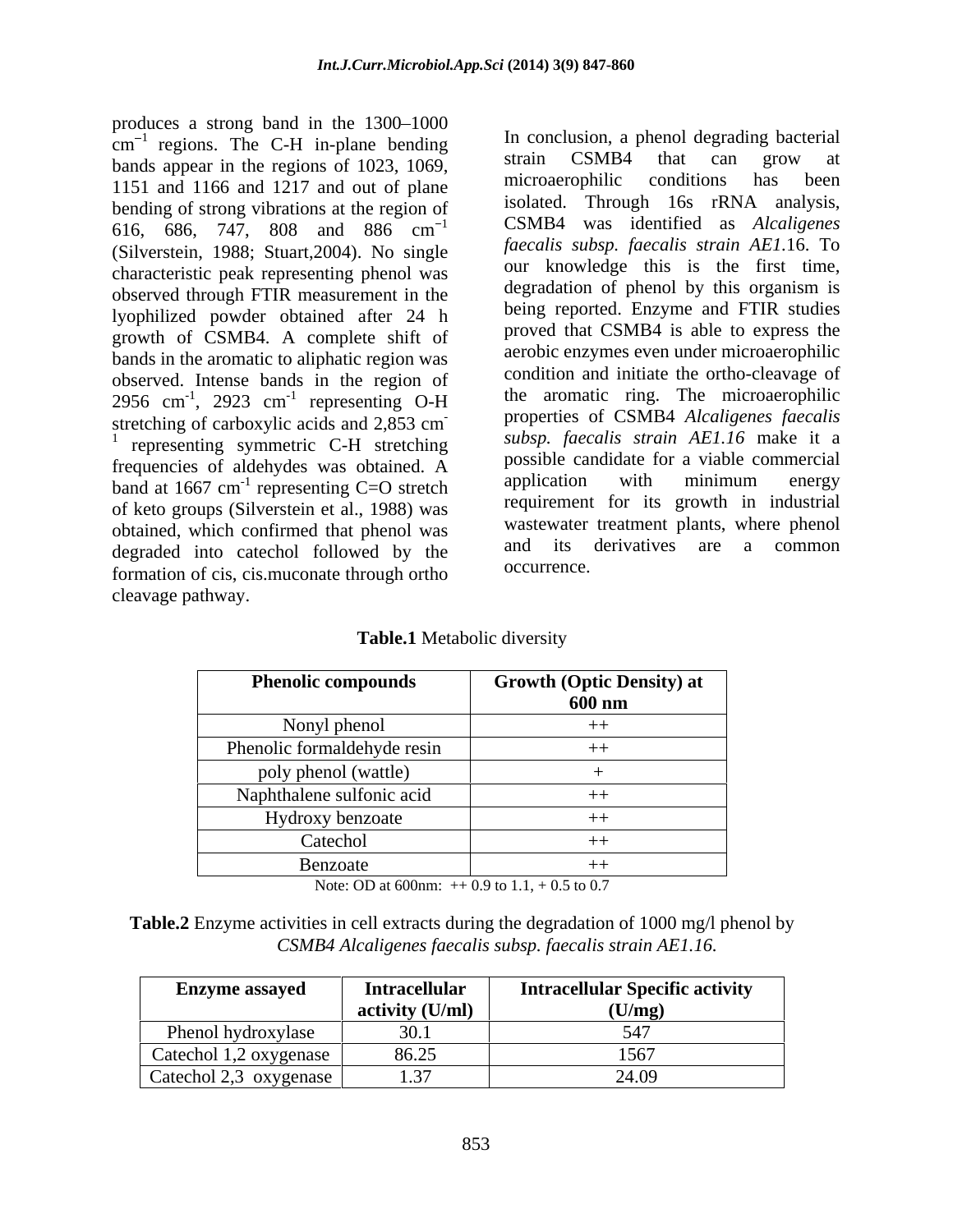

**Fig.1** Effect of dissolved oxygen on growth and % phenol degradation at different time intervals

**Fig.2** Effect of % phenol degradation at different time intervals using different initial pH

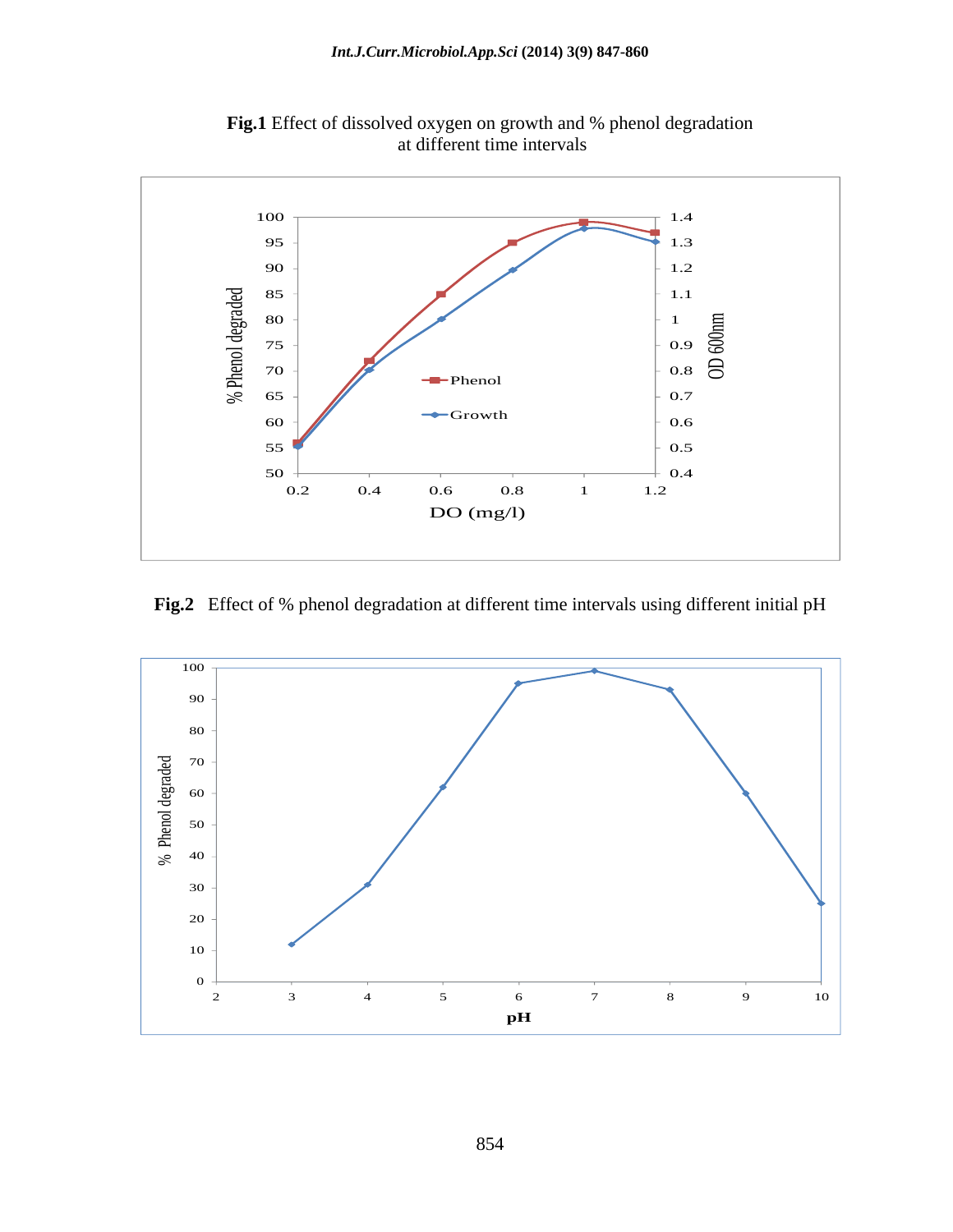

**Fig.3** Effect of % phenol degradation at different time intervals using different initial Temperature and the state of the state of the state of the state of the state of the state of the state of the state of the state of the state of the state of the state of the state of the state of the state of the state o

**Fig.4(a)** Growth and phenol degradation profile

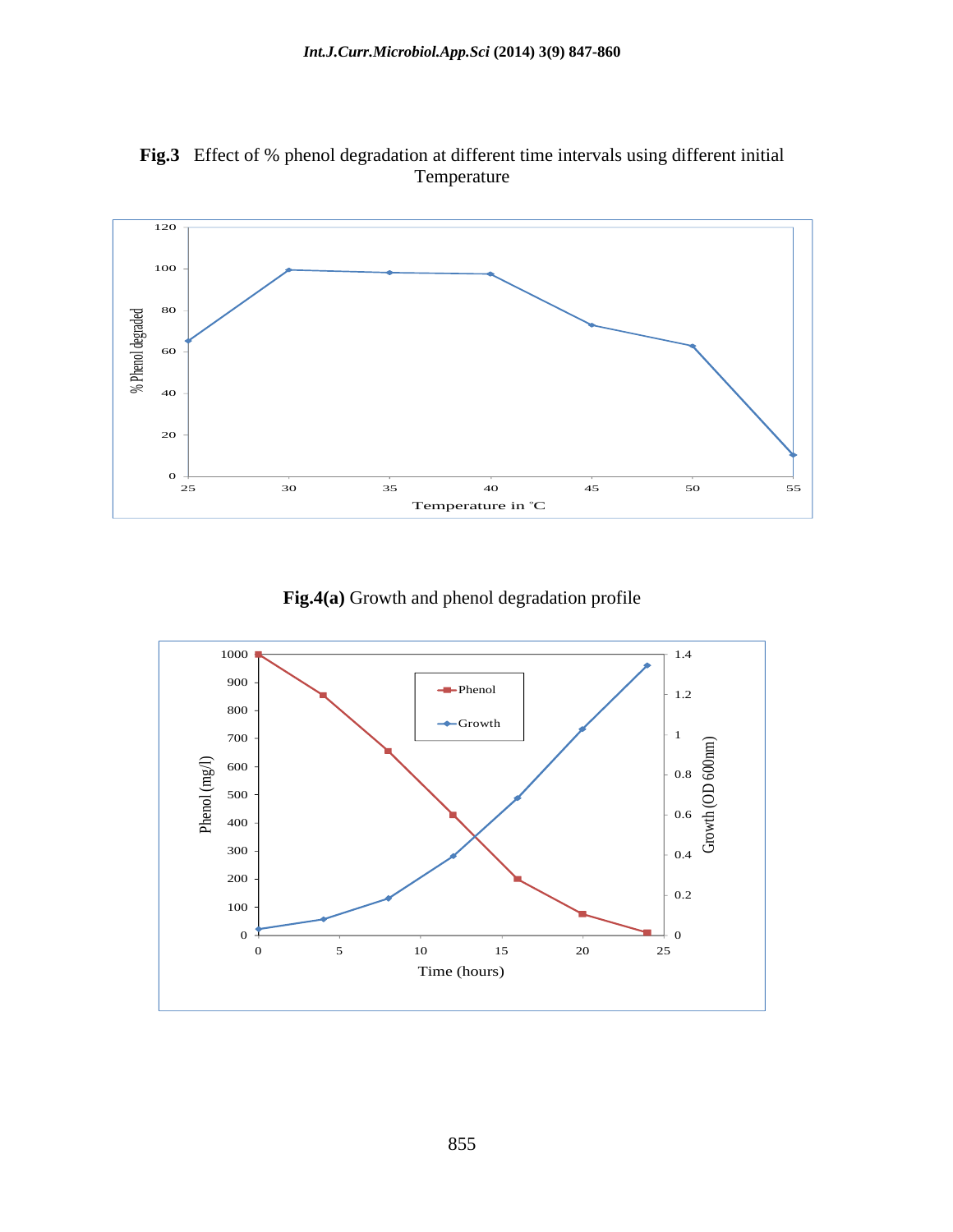



**Fig.5** Effect of different initial phenol concentration on phenol degradation

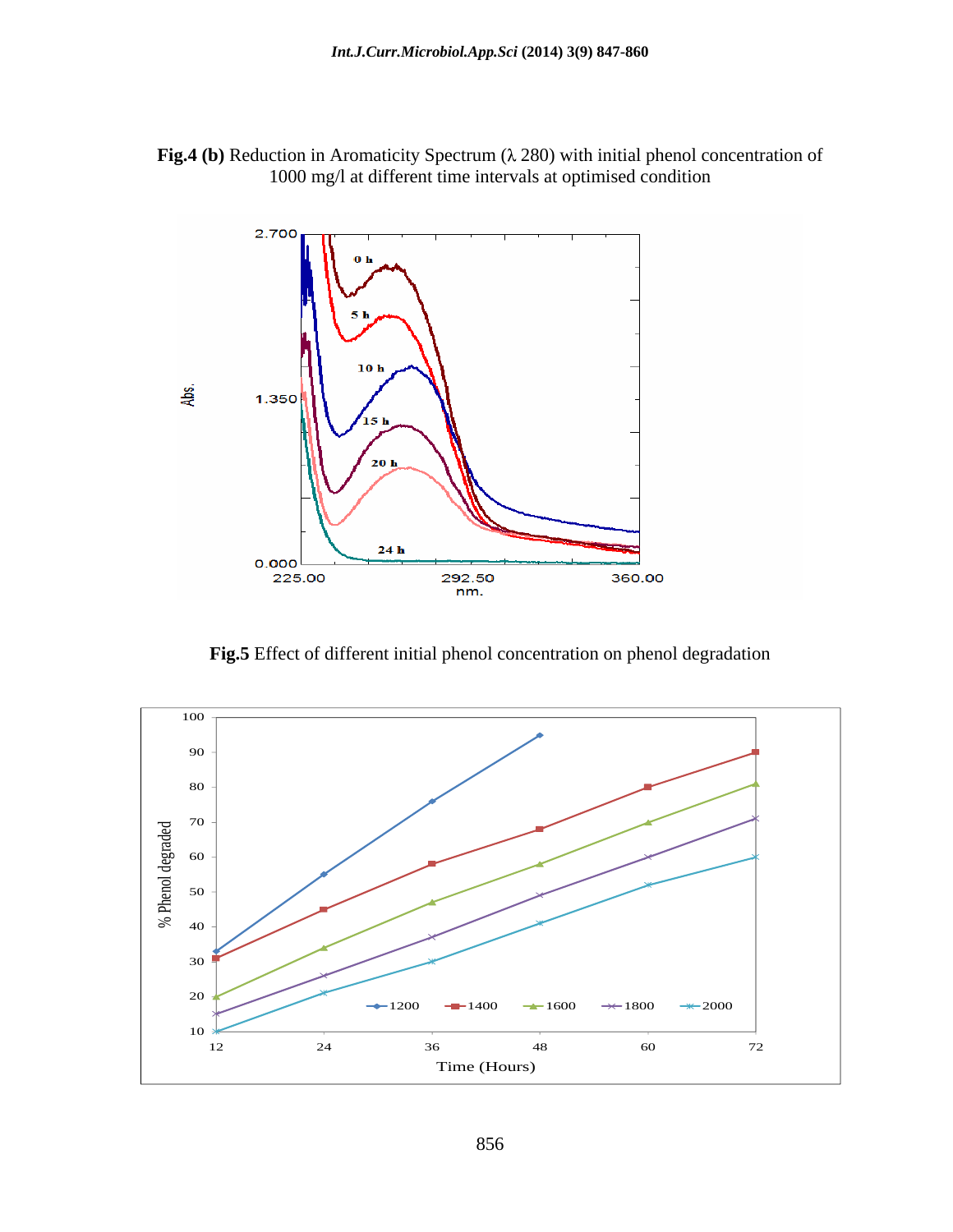**Fig.6** (a) FT-IR spectrum at 0 h



**Fig.6** (b) FT-IR spectrum at 24 h



### **Acknowledgements**

Authors are thankful to the Director, Central Leather Research Institute (CLRI), Adyar, Chennai, India for permitting to

### **References**

publish this work. International Journal of Environment Agarry, S. E., Durojaiye, A. O., and Solomon, B. O. 2008. Microbial degradation of phenols: a review. and Pollution. 32(1): 12-28.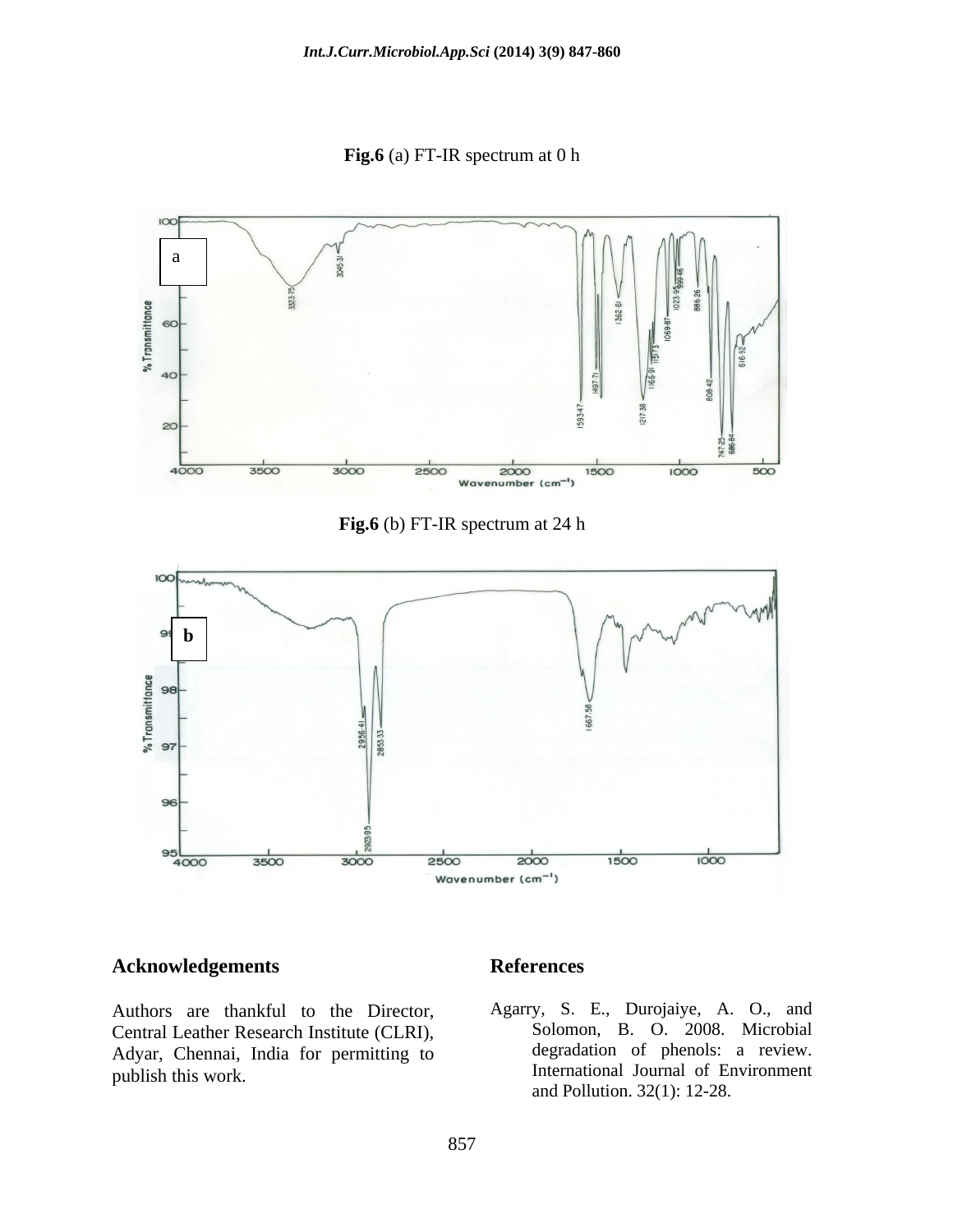- American Public Health Association, and Water Environment Federation.
- environmental microbiology. CRC
- Basha, K. M., Rajendran, A., and
- Bradford, M.M. 1976. Rapid and sensitive method for the quantitation of utilizing the principle of protein-dye
- Chandra, R., Yadav, S., Bharagava, R. N.,
- Rosa, E. V., Radetski, M. R., Corrêa,
- Costura, R. K., and Alvarez, P. J. 2000. dioxygenase in Pseudomonas putida
- Djokic, L., Narancic, T., Nikodinovic- Runic, J., Savic, M., and Vasiljevic, B. 2011. Isolation and characterization of conditions. four novel Gram-positive bacteria

American Water Works Association, degrading a broad range of aromatic Water Pollution Control Federation, substrates. Applied microbiology and endemorelict plants capable of biotechnology. 91(4): 1227-1238.

- (APHA) 2005. Standard Methods for Dong, X., Hong, Q., He, L., Jiang, X., and the Examination of Water and Li, S. 2008. Characterization of Wastewater. American Public Health **Example 18** phenol-degrading bacterial strains Association. Washington, DC Atlas, R. M. 2005. Handbook of media for Biodeterioration & Biodegradation. phenol-degrading bacterial strains isolated from natural soil. International Biodeterioration & Biodegradation. 62(3): 257-262.
	- press. Felföldi, T., Székely, A. J., Gorál, R., Thangavelu, V. 2010. Recent advances and Márialigeti, K. 2010. Polyphasic in the biodegradation of phenol: a bacterial community analysis of an review. Asian J Exp Biol Sci, 1(2): aerobic activated sludge removing 219-234. blenols and thiocyanate from coke Barkács, K., Scheirich, G., András, J., phenols and thiocyanate from coke plant effluent. Bioresource technology. 101(10): 3406-3414.
	- microgram quantities of protein Fuchs, G., Boll, M., & Heider, J. 2011. binding. Analytical biochemistry compounds—from one strategy to 72(1-2): 248-254. four. Nature Reviews Microbiology. Microbial degradation of aromatic compounds—from one strategy to 9(11): 803-816.
- and Rai, V. 2011. Phenol degradation Gardin, H., Lebeault, J., and Pauss, A. 2001. by Paenibacillus thiaminolyticus and Degradation of 2, 4, 6-trichlorophenol Bacillus cereus in axenic and mixed (2, 4, 6-TCP) by co-immobilization of conditions. World Journal of anaerobic and aerobic microbial Microbiology and Biotechnology. communities in an upflow reactor 27(12): 2939-2947. under air-limited conditions. Applied Cordova-Rosa, S. M., Dams, R. I., Cordova communities in an upflow reactor microbiology and biotechnology. 56(3-4): 524-530.
	- A. X. R., and Radetski, C. M. 2009. Hirano, S. I., Kitauchi, F., Haruki, M., Remediation of phenol-contaminated Imanaka, T., Morikawa, M., and soil by a bacterial consortium and Kanaya, S. 2004. Isolation and Acinetobacter calcoaceticus isolated from an industrial wastewater polyaromaticivorans sp. nov. 127W treatment plant. Journal of hazardous materials. 164(1): 61-66. heterocyclic aromatic compounds Expression and longevity of toluene conditions. Bioscience, biotechnology, Kanaya, S. 2004. Isolation and characterization of Xanthobacter polyaromaticivorans sp. nov. 127W that degrades polycyclic and heterocyclic aromatic compounds under extremely low oxygen and biochemistry. 68(3): 557-564.
	- F1 induced at different dissolved Ergüder, T. H., and Demirer, G. N. 2005. oxygen concentrations. Water Investigation of granulation of a Research, 34(11): 3014-3018. mixture of suspended anaerobic and aerobic cultures under alternating anaerobic/microaerobic/aerobic Process Biochemistry, 40(12): 3732-3741.

associated with the rhizosphere of two Jones, K. H., Trudgill, P. W., and Hopper,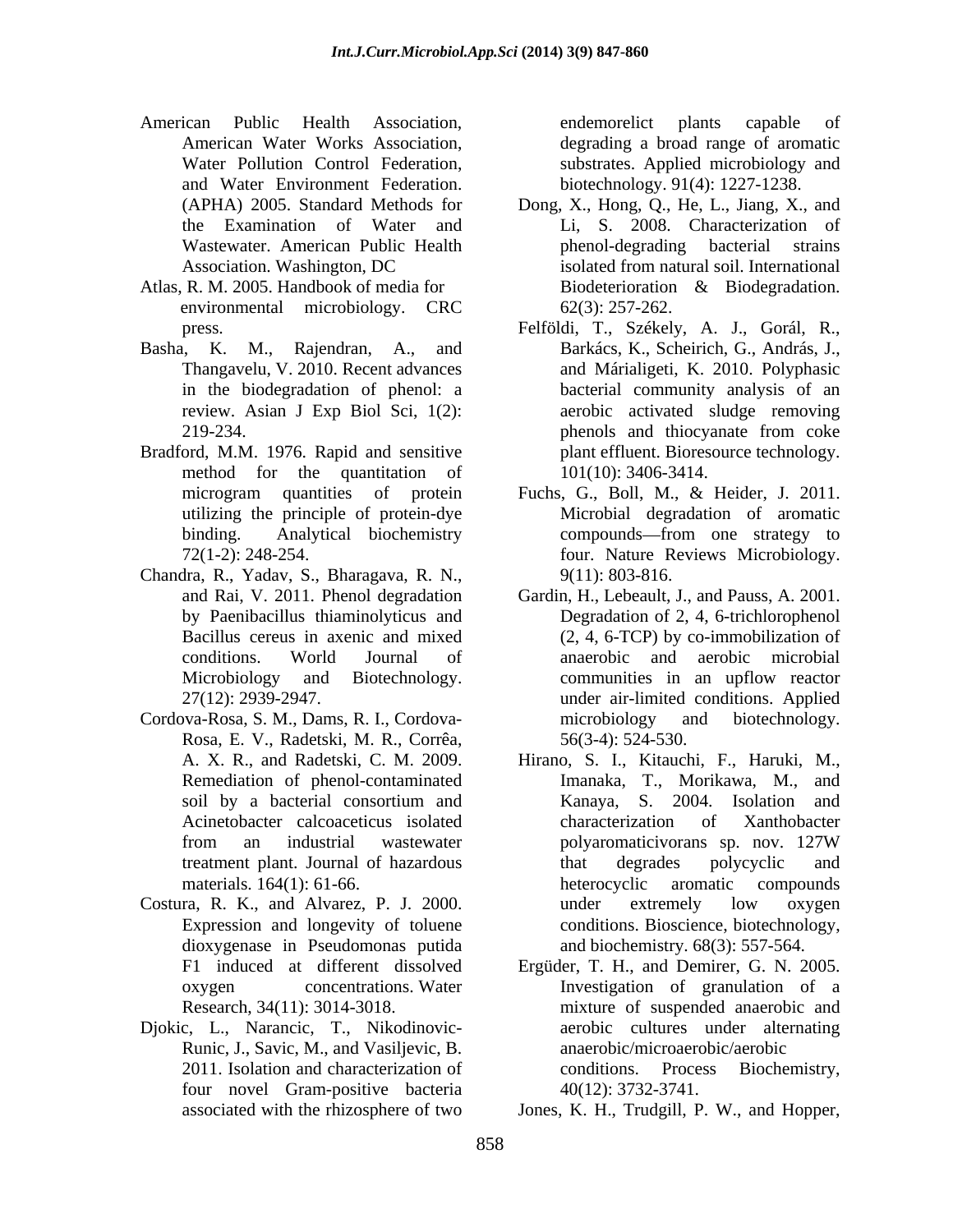- Kato, M. T., Field, J. A., and Lettinga, G. and immobilized conditions. in granular sludge to oxygen. 716.
- Krastanov, A., Alexieva, Z., and and Cell-Free Preparations of degradation of phenol and phenolic Journal of Biochemistry. 13(1): 37-44.
- Krooneman, J., Wieringa, E. B., Moore, E. R., Gerritse, J., Prins, R. A., and degradation of 3-chlorobenzoate via a
- Lambo, A. J., and Patel, T. R. 2006. bacteria from hypoxic environments
- Lofrano, G., Aydin, E., Russo, F., Guida, Air, and Soil Pollution: Focus. 8(5-6):
- Romanian Food Biotechnology. 7, 61-
- Moosvi, S., and Madamwar, D. 2007. An 3392.
- D. J. 1995. Evidence of two pathways Nair, I. C., Jayachandran, K., and for the metabolism of phenol by Shashidhar, S. 2007. Treatment of Aspergillus fumigatus. Archives of paper factory effluent using a phenol microbiology. 163(3): 176-181. degrading Alcaligenes sp. under free 1993. High tolerance of methanogens Bioresource technology. 98(3): 714- Shashidhar, S. 2007. Treatment of and immobilized conditions. 716.
- Biotechnology and bioengineering. Neujahr, H. Y., and Varga, J. M. 1970. 42(11): 1360-1366. Degradation of Phenols by Intact Cells Yemendzhiev, H. 2013. Microbial Trichosporon cutaneum. European and Cell Free Preparations of
- derivatives. Engineering in Life Neumann, G., Teras, R., Monson, L., Sciences. 13(1): 76-87. Kivisaar, M., Schauer, F., and Gottschal, J. C. 1996. Isolation of Pseudomonas sp. strain ADP, effects Alcaligenes sp. strain L6 at low of toxicity and adaptation. Applied oxygen concentrations and and environmental microbiology. Heipieper, H. J. 2004. Simultaneous degradation of atrazine and phenol by and environmental microbiology. 70(4): 1907-1912.
- pathway not involving (chloro) Olsen, R. H., Mikesell, M. D., and Kukor, J. catechols. Applied and environmental microbiology. 62(7): 2427-2434. characterization of BTEX-degrading Cometabolic degradation of functional with mixed electron polychlorinated biphenyls at low temperature by psychrotolerant  $145(1)$ :  $47-49$ . J. 1994. Enumeration and bacteria from hypoxic environments functional with mixed electron acceptors. Research in microbiology. 145(1): 47-49.
- bacterium Hydrogenophaga sp. IA3-A. Paisio, C. E., Talano, M. A., González, P. S., Current microbiology. 53(1): 48-52. Busto, V. D., Talou, J. R., and M., Belgiorno, V., and Meric, S. 2008. characterization of a Rhodococcus Characterization, fluxes and toxicity of strain with phenol-degrading ability leather tanning bath chemicals in a and its potential use for tannery large tanning district area (IT). Water, effluent biotreatment. Environmental 529-542. Agostini, E. 2012. Isolation and Science and Pollution Research. 19(8): 3430-3439.
- Mohite, B. V., Jalgaonwala, R. E., Pawar, Pradhan, N., and Ingle, A. O. 2007. S., and Morankar, A. 2010. Isolation Mineralization of phenol by a Serratia and characterization of phenol degrading bacteria from oil sludge sample. International contaminated soil. Innovative biodeterioration & biodegradation. plymuthica strain GC isolated from sludge sample. International 60(2): 103-108.
	- 65. Rehfuss, M., and Urban, J. 2005. integrated process for the treatment of subsp. nov. a phenol-degrading, CETP wastewater using coagulation, denitrifying bacterium isolated from a anaerobic and aerobic process. Bioresource technology. 98(17): 3384- and applied microbiology, 28(5): 421-Rehfuss, M., and Urban, J. 2005. Alcaligenes faecalis subsp phenolicus denitrifying bacterium isolated from a graywater bioprocessor. Systematic